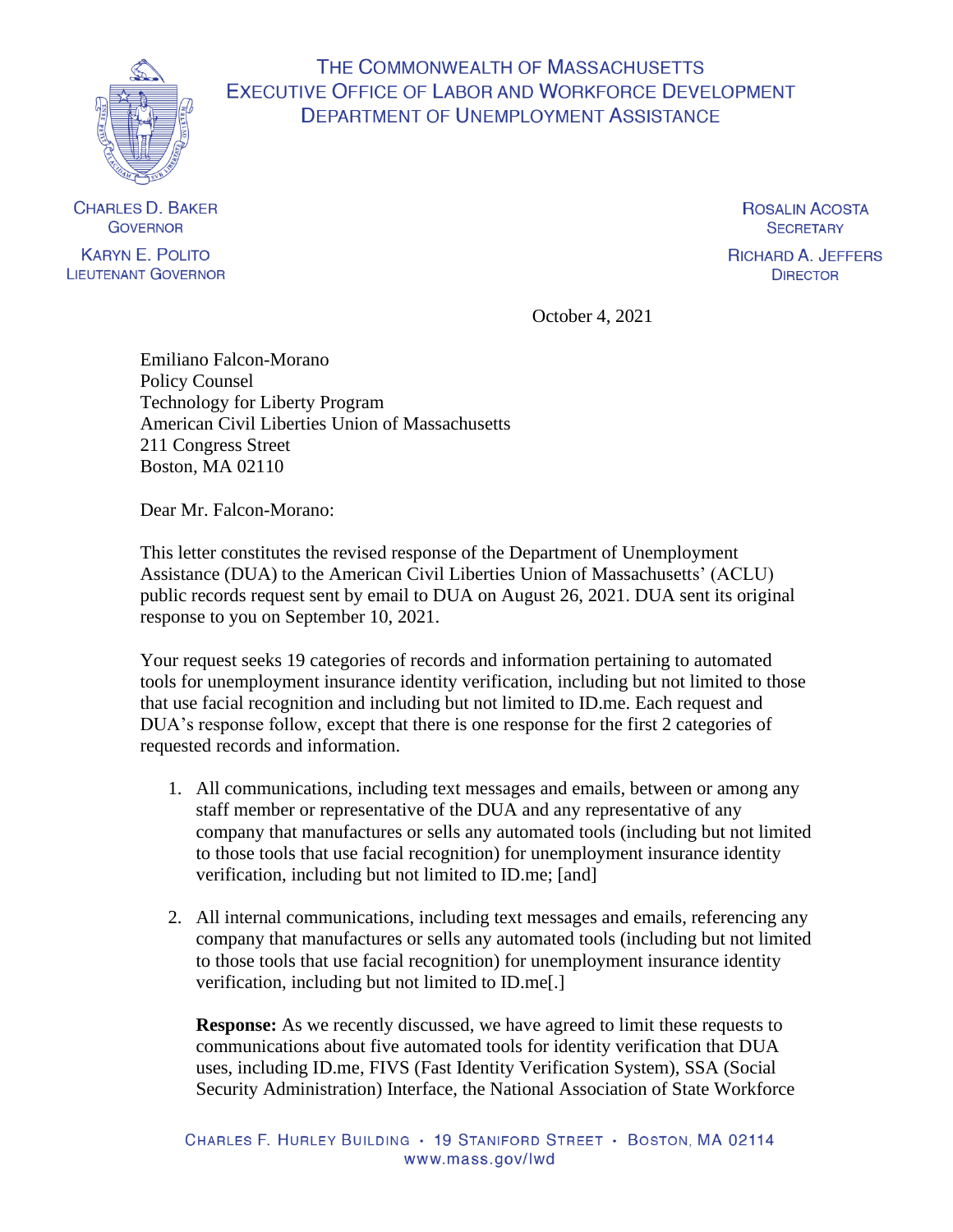Paul C. Demakis October 4, 2021

> Agencies' (NASWA) Integrity Data Hub (IDH) Identity Verification Tool, and LexisNexis Accurint. We have also agreed, for purposes of DUA providing a time estimate to search for and redact records responsive to these requests, to limit the search for emails to DUA Director Richard Jeffers as the sole custodian and Jordan Harris and Karthik Viswanathan, contractors for the Executive Office of Technology Services and Security (EOTSS), as participants (with the ACLU reserving its right to request an expanded search subject to additional charges permitted under the Public Records Law).

> A search has been conducted using the keywords ID.me, FIVS, [www.fastenterprises.com,](http://www.fastenterprises.com/) SSA Interface, [www.ssa.gov,](http://www.ssa.gov/) Integrity Data Hub, [www.naswa.org,](http://www.naswa.org/) Accurint, and Lexis-Nexis.<sup>1</sup> There were a total of 1,444 deduplicated "hits," including emails and attachments. Assuming a rate of review and redaction of 50 hits per hour, DUA's time estimate to review and redact 1,444 hits is **29 hours**. DUA reserves its right to withhold any email or attachment or part thereof that is exempt from production under the public records law. There are no other communications that are responsive to these requests, including text messages, within DUA's possession, custody, or control.

3. Records pertaining to any existing or potential relationship between the DUA and any company that manufactures or sells automated tools (including but not limited to those tools that use facial recognition) for unemployment insurance identity verification, including but not limited to ID.me. These records include but are not limited to MOUs, purchase orders, RFPs, licensing agreements, invoices, nondisclosure agreements, project proposals, and other contracts[.]

**Response:** In our recent discussions, we have also agreed to limit this category to records pertaining to any existing relationship between DUA and any entity that manufactures or sells or otherwise makes available automated tools for unemployment insurance identity verification.<sup>2</sup>

DUA has previously provided all documents responsive to this request in its possession, custody, or control that pertain to ID.me, FIVS, and LexisNexis Accurint. DUA is providing with this revised response all documents responsive to this category in its possession, custody, or control that pertain to SSA Interface and the IDH Identity Verification Tool.

4. Records pertaining to the operational effectiveness, accuracy rate, or performance for persons of different races, gender or any other protected characteristics of any automated tool for unemployment insurance identity verification, including but

 $<sup>1</sup>$  The keyword "Atlas", relating to a Registry of Motor Vehicles (RMV) database of driver's license photos,</sup> was also used in the search. However, as I explained to you in our most recent conversation, DUA will not be providing records pertaining to Atlas because it is not an automated identity verification tool, since it only makes driver's license photos available to DUA for comparison by staff with driver's license photos submitted by claimants to verify their identity. There were no "hits" for Atlas in any case.

<sup>&</sup>lt;sup>2</sup> Please note that the SSA does not manufacture or sell SSA Interface and NASWA does not manufacture or sell the IDH Identity Verification Tool.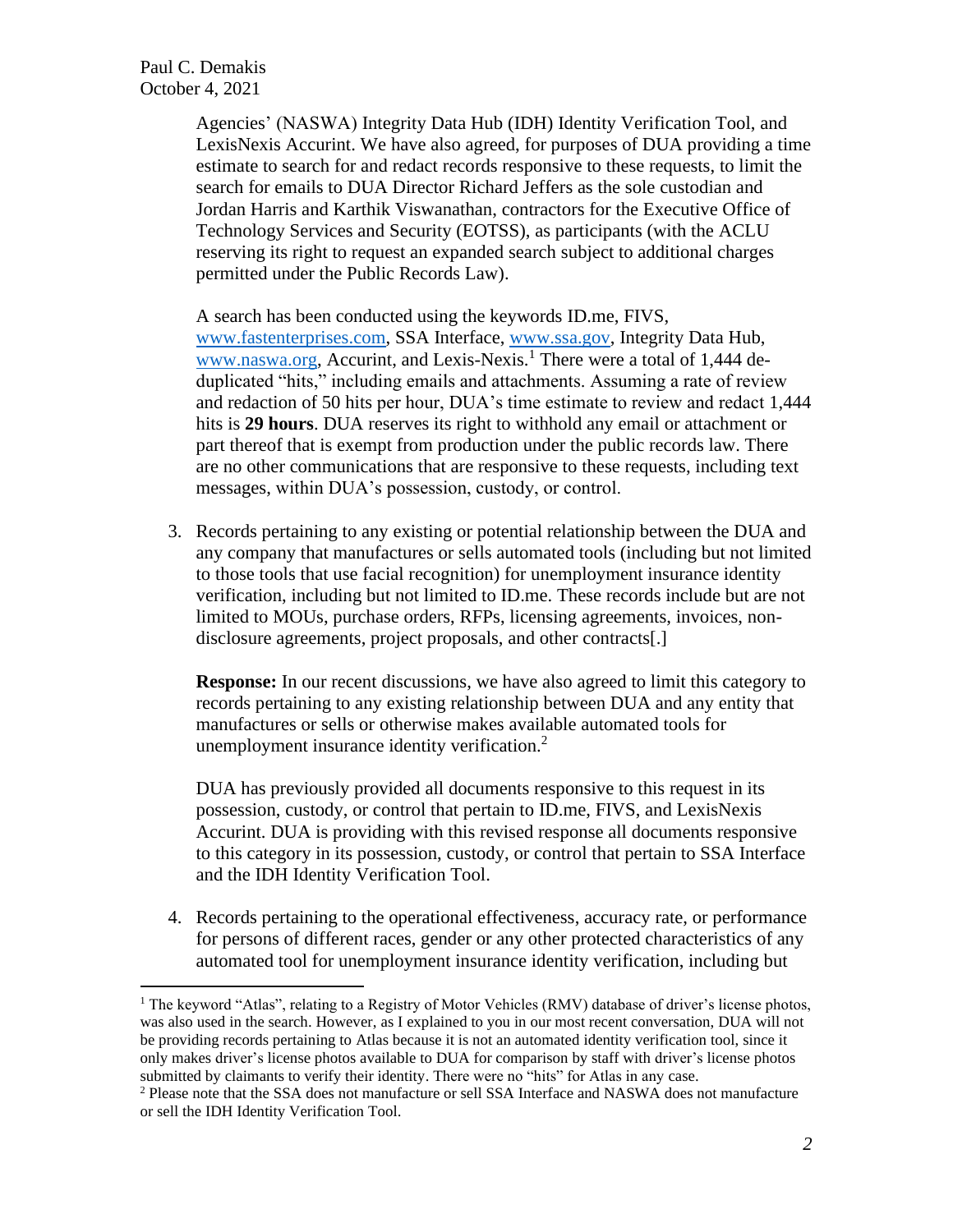not limited to those tools that use facial recognition. These records include emails, handouts, PowerPoint presentations, advertisements, audits, tests, and specification documents[.]

**Response:** DUA does not have any documents responsive to this request in its possession, custody, or control.<sup>3</sup>

5. Records pertaining to accessibility for people with disabilities of any automated tool for unemployment insurance identity verification used by the DUA, including but not limited to those tools that use facial recognition, including but not limited to ID.me. These records include but are not limited to emails, handouts, PowerPoint presentations, advertisements, audits, tests, and specification documents[.]

**Response:** DUA does not have any records responsive to this category in its possession, custody, or control.<sup>4</sup>

6. Records reflecting system requirements for accuracy rates or false acceptances of any automated tool for unemployment insurance identity verification, including but not limited to those tools that use facial recognition[.]

**Response:** Under G. L. c. 4,  $\S$  7, cl. 26<sup>th</sup> (g), "trade secrets or commercial ... information voluntarily provided to an agency for use in developing governmental policy and upon a promise of confidentiality[,]" are exempt from production under the Public Records Law. Under G. L. c. 4,  $\S$  7, cl.  $26<sup>th</sup>$  (n), "records relating to . . . cyber security . . . , the disclosure of which, in the reasonable judgment of the record custodian, subject to review by the supervisor of public records under subsection (c) of section 10 of chapter 66, is likely to jeopardize . . . cyber security," are also exempt from production under the Public Records Law. To the extent any records responsive to this request exist, they contain trade secrets or commercial information voluntarily provided to DUA upon a promise of confidentiality for use in developing governmental policy. In addition, the disclosure of these records would facilitate the filing of fraudulent unemployment claims, thereby jeopardizing DUA's cyber security. Accordingly, these records are exempt from production under the Public Records Law.

7. Records pertaining to sharing of or granting access to any face images or prints or other documents or individualized information maintained by state or local agencies to any company that manufactures or sells automated tools (including but not limited to those tools that use facial recognition) for unemployment insurance identity verification, including but not limited to ID.me[.]

<sup>&</sup>lt;sup>3</sup> Although DUA believes that there are no documents responsive to this request in its possession, custody or control, DUA is confining its search for emails to the query described in its response to categories 1 and 2 unless you request a broader search. DUA will provide any emails responsive to this request that it finds as a result of that query.

<sup>4</sup> Please see footnote 3.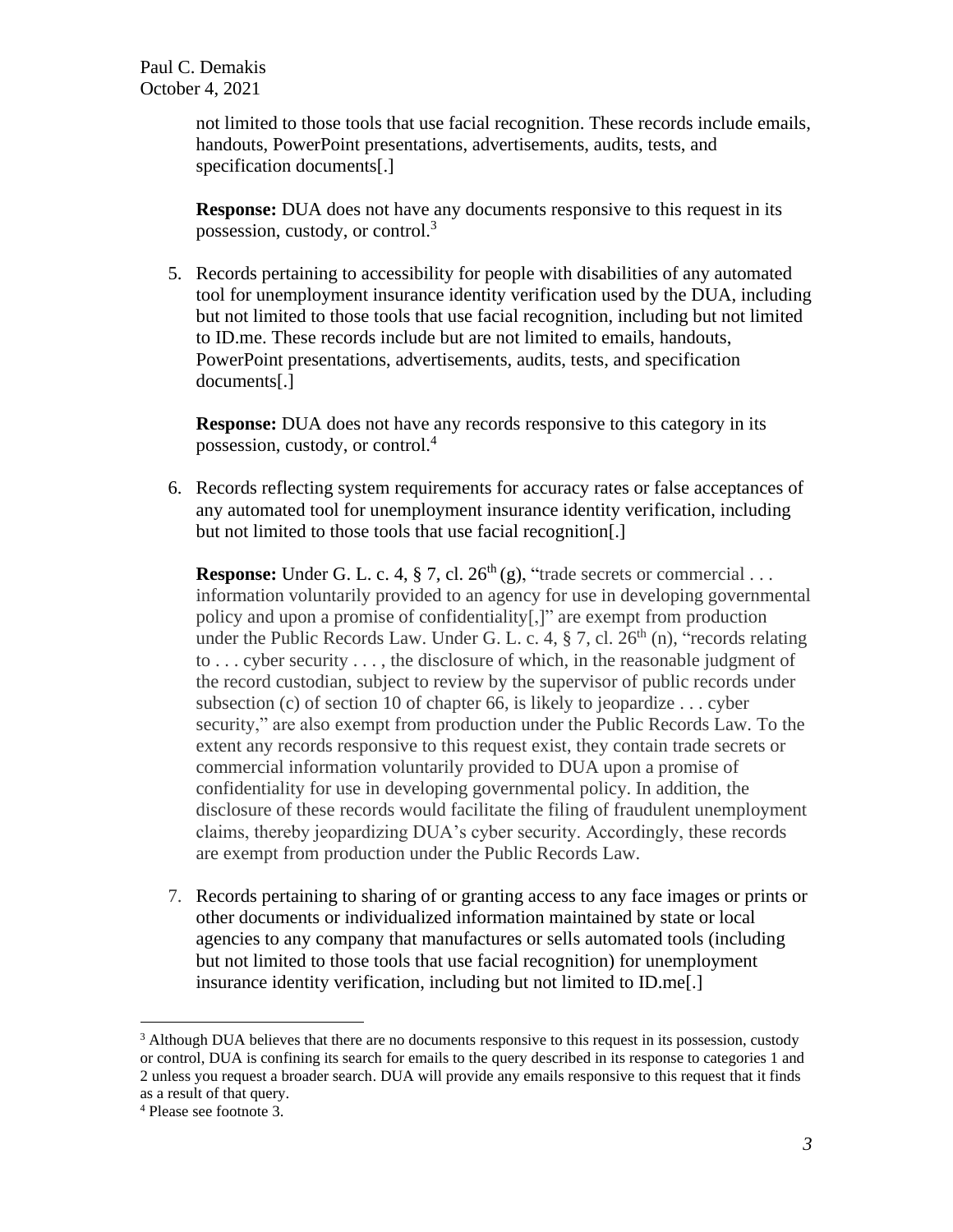**Response:** To the extent any records exist that pertain to sharing of or granting access to any individualized information maintained by state or local agencies to any company that manufactures or sells automated tools for unemployment insurance identity verification, these records are exempt from production under the Public Records Law for the same reasons stated in DUA's response to the sixth category of requested records and information. DUA otherwise does not have any records responsive to this request in its possession, custody, or control.

8. Training materials pertaining to automated tools for unemployment insurance identity verification purposes, including but not limited to those that use facial recognition[.]

**Response:** DUA does not have records responsive to this request in its possession, custody, or control.

9. Policies, procedures, guidance documents, legal memoranda or other similar documents pertaining to the use of automated tools for unemployment insurance identity verification, including but not limited to those that use facial recognition and the data they produce[.]

**Response:** To the extent any legal memoranda responsive to this request exist, they are protected from disclosure under the Public Records Law by the attorneyclient privilege. DUA is providing with this revised response all other records responsive to this request in its possession, custody, or control insofar as they pertain to claims for regular unemployment benefits (regular UI). DUA is still determining whether there are any other records responsive to this request in its possession, custody, or control that pertain to claims for Pandemic Unemployment Assistance  $(PUA)$ <sup>5</sup> To the extent there are such records, DUA will provide them within five business days of this revised response.

10. Manuals, guidelines, outlines, and similar records pertaining to how automated tools for unemployment insurance identity verification work, including but not limited to those tools that use facial recognition[.]

**Response:** To the extent any records responsive to this request exist, they are exempt from production under the Public Records Law for the same reasons stated in DUA's response to the sixth category of requested records and information.

11. Records describing grievance or redress procedures available for people who are refused verification through ID.me[.]

<sup>5</sup> The last day to file a claim for Pandemic Unemployment Assistance (PUA) is today, October 4, 2021, for weeks ending on or before September 4, 2021.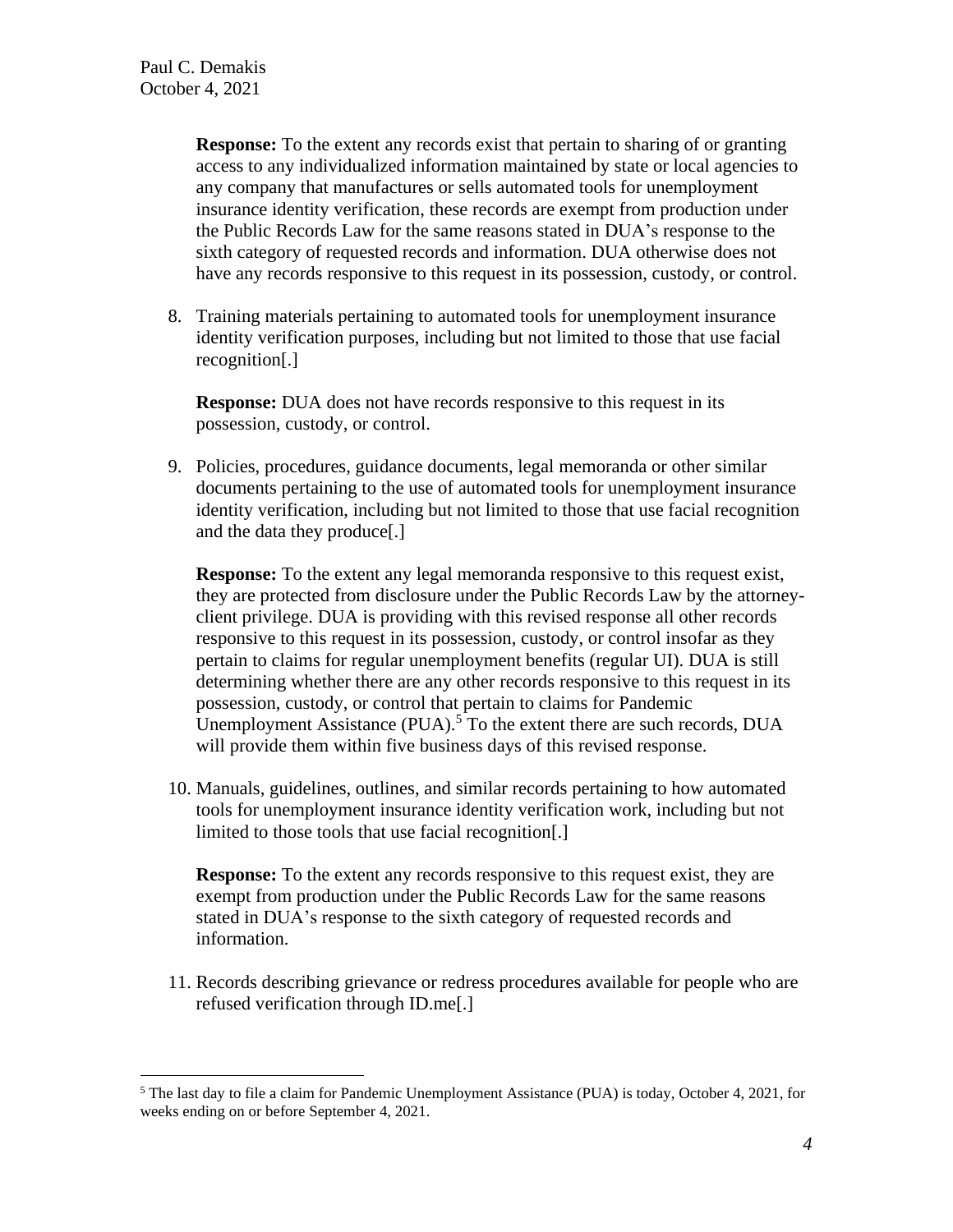**Response:** Within five business days of this response, DUA will provide templates or sample redacted copies of disqualification letters setting forth appeal rights that are sent to claimants whose identity is not verified by ID.me. There are no other records responsive to this request in DUA's possession, custody, or control.

12. Any/all records related to grievances, complaints, or other redress filed related to Id.me, including any complaints, grievances, or other redress filed, any correspondence returned to the complainant, and any synopsis, reports, plans, or quality improvement documents developed based on a review of complaints[.]

**Response:** Under G. L. c. 4,  $\S$  7, cl.  $26<sup>th</sup>$  (a), records are not considered public records if they are "specifically or by necessary implication exempted from disclosure by statute[.]" Section 46(a) of G. L. c. 151A, which is known as the Unemployment Insurance Law (see G. L. c. 151A, § 74), provides in pertinent part:

Except as provided in this section, **information secured pursuant to this chapter is confidential and for the exclusive use and information of [DUA] in the discharge of its duties. Such information is not a public record**[.] [Emphasis added.]

Accordingly, claimant-specific information, such as complaints, grievances, or other redress filed and correspondence returned to the complainant, is not a public record within the meaning of G. L. c. 4,  $\S$  7, cl. 26<sup>th</sup> (a) and G. L. c. 151A,  $\S$ 46(a). With regard to any synopsis, reports, plans, or quality improvement documents developed based on a review of complaints, there are no responsive records in DUA's possession, custody, or control.

13. Records showing availability of Trusted Referees in languages other than English, including languages spoken, means of accessing Trusted Referees in languages other than English, number of Trusted Referees available in languages other than English, and wait times for accessing Trusteed Referees in languages other than English[.]

**Response:** There are no records responsive to this request in DUA's possession, custody, or control.

14. Manuals, guidelines, outlines, and similar records pertaining to the type of evidence, if any, that the DUA must have before pausing an applicant's benefits and requiring them to verify their identity through ID.me[.]

**Response:** There are no records responsive to this request in DUA's possession, custody, or control.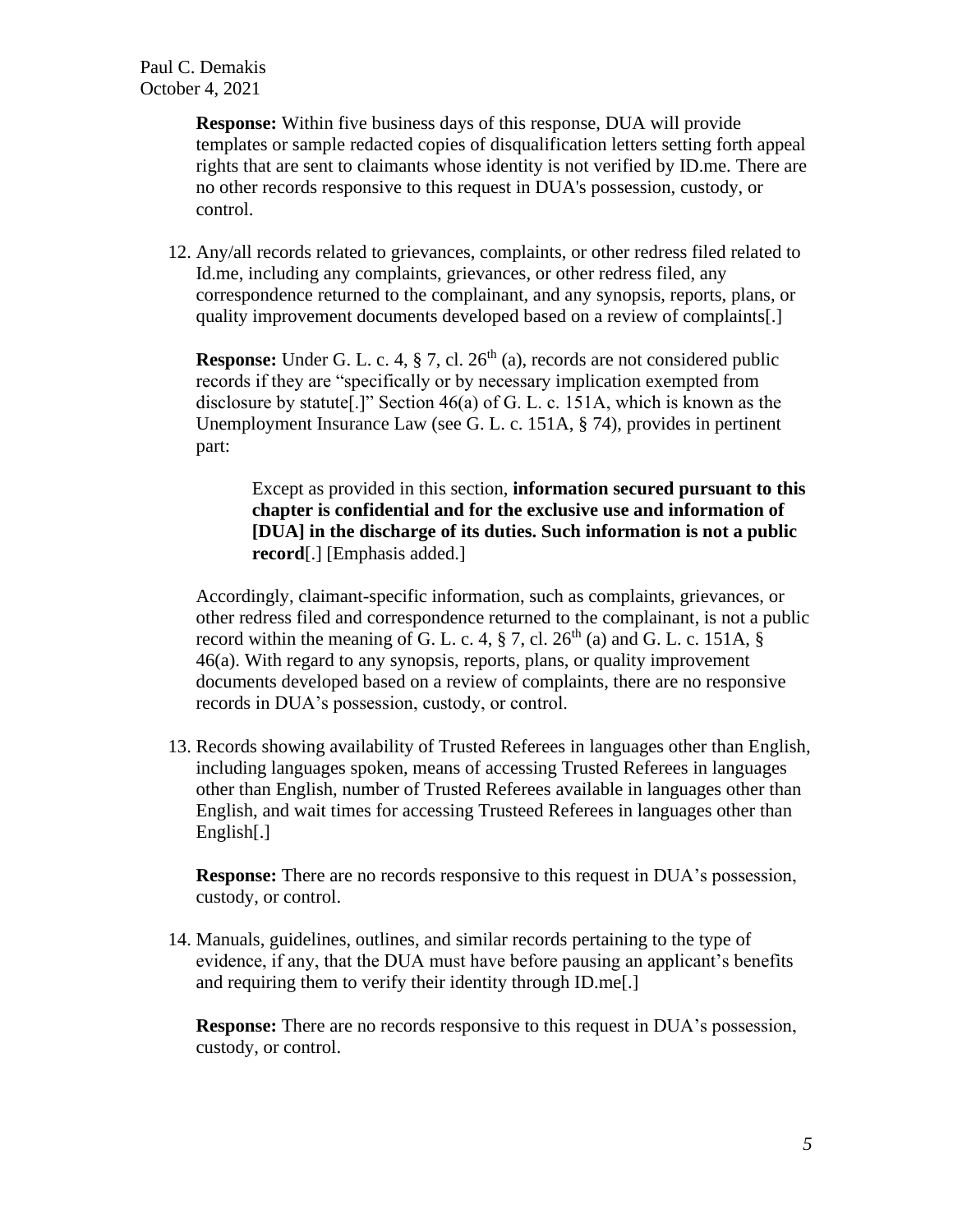15. Any records obtained by DUA regarding subcontractors of or licensors to ID.me, including but not limited to MOUs, purchase orders, RFPs, licensing agreements, invoices, non-disclosure agreements, project proposals, or other contracts[.]

**Response:** There are no records responsive to this request in DUA's possession, custody, or control.

- 16. Statistics pertaining to
	- a. how automated tools for unemployment insurance identity verification, including but no limited to those that use facial recognition, are currently being used by DUA, disaggregated by race, age, gender, ethnicity, and zip code;

**Response:** Every person who files a claim for regular unemployment benefits regular UI or PUA must have their identity verified to qualify for benefits. For weekly initial and continued claims data for regular UI by municipality or county from the week ending January 5, 2019 to the present, disaggregated by gender, race, ethnicity, and other characteristics, but not by age or zip code, please access: [https://lmi.dua.eol.mass.gov/lmi/ClaimsData#.](https://lmi.dua.eol.mass.gov/lmi/ClaimsData) DUA estimates that **32 hours** will be required to determine the total number of initial claims for regular UI filed statewide since January 1, 2020, disaggregated by race, age, gender, ethnicity, and zip code. DUA is still determining whether the total number of initial claims for PUA filed statewide since the program began in Massachusetts on April 20, 2020, disaggregated by race, age, gender, ethnicity, and zip code, can be ascertained and, if so, the number of hours that would be required to ascertain this information. DUA reserves its right, for the purpose of determining the total fee that will be charged to provide all records responsive to your public records request that are not exempt from production under the Public Records Law, to increase the total number of hours that will be required to provide these records by the number of hours that would be required to ascertain the information requested in this subpart of category 16 for claims for PUA.

b. how many people have been wrongfully denied verification due to problems with ID.me and/or phone, internet, or computer access issues;

**Response:** DUA estimates that **3 hours** will be required to the determine the number of claimants who were unable to use ID.me because of technological issues.

c. the number of claimants who were asked to use ID.me;

**Response:** DUA estimates that **4 hours** will be required to determine this information.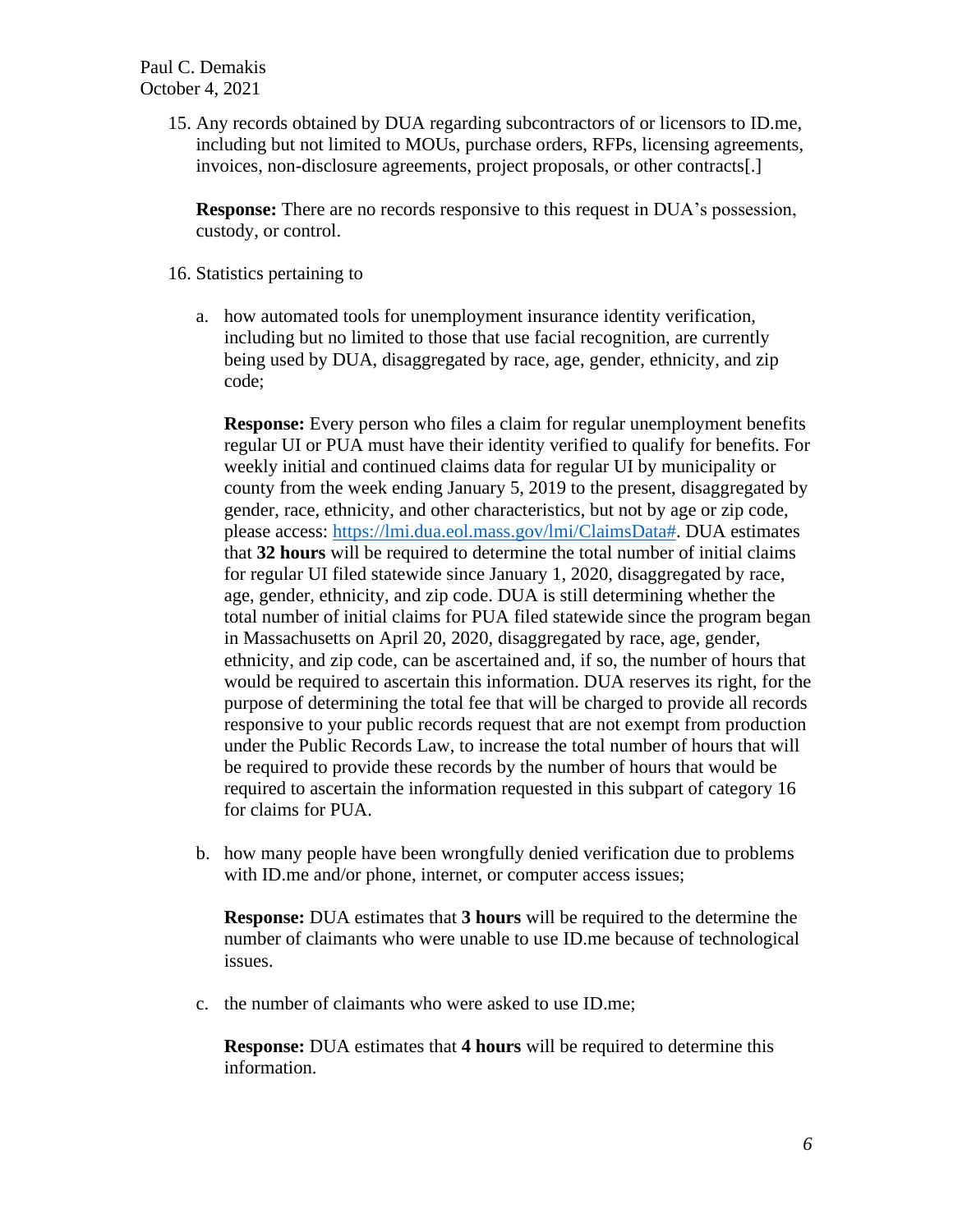d. the number of claimants who used ID.me;

**Response:** DUA is providing with this revised response a memorandum from Ryan Schwartzberg of ID.me to DUA, dated September 17, 2021 (the Schwartzberg memorandum). DUA does not have any other records responsive to this request in its possession, custody, or control.

e. the number of claimants who successfully verified their identification via ID.me through its self-verification process without the assistance of a Trusted Referee;

**Response:** Please see the Schwartzberg memorandum. DUA does not have any other records responsive to this request in its possession, custody, or control.

f. the number of claimants who did not successfully verify their identification via ID.me through its self-verification process and verified their identification through the assistance of a Trusteed Referee;

**Response:** Please see the Schwartzberg memorandum. DUA does not have any other records responsive to this request in its possession, custody, or control.

g. the number of claimants who did not successfully verify their identification with ID.me;

**Response:** Please see the Schwartzberg memorandum. DUA does not have any other records responsive to this request in its possession, custody, or control.

h. any statistics on the reasons that a claimant was unable to successfully verify their identity via ID.me through its self-verification process, disaggregated if available by race, age, gender, ethnicity and zip code, including the number of claimants who were unable to verify after being prompted to take and submit a selfie;

**Response:** DUA does not have any records responsive to this request in its possession, custody, or control.

i. any statistics on wait times for Trusted Referee calls;

**Response:** Please see the Schwartzberg memorandum. DUA does not have any other records responsive to this request in its possession, custody, or control.

j. the number of identity verification issues resolved via ID.me;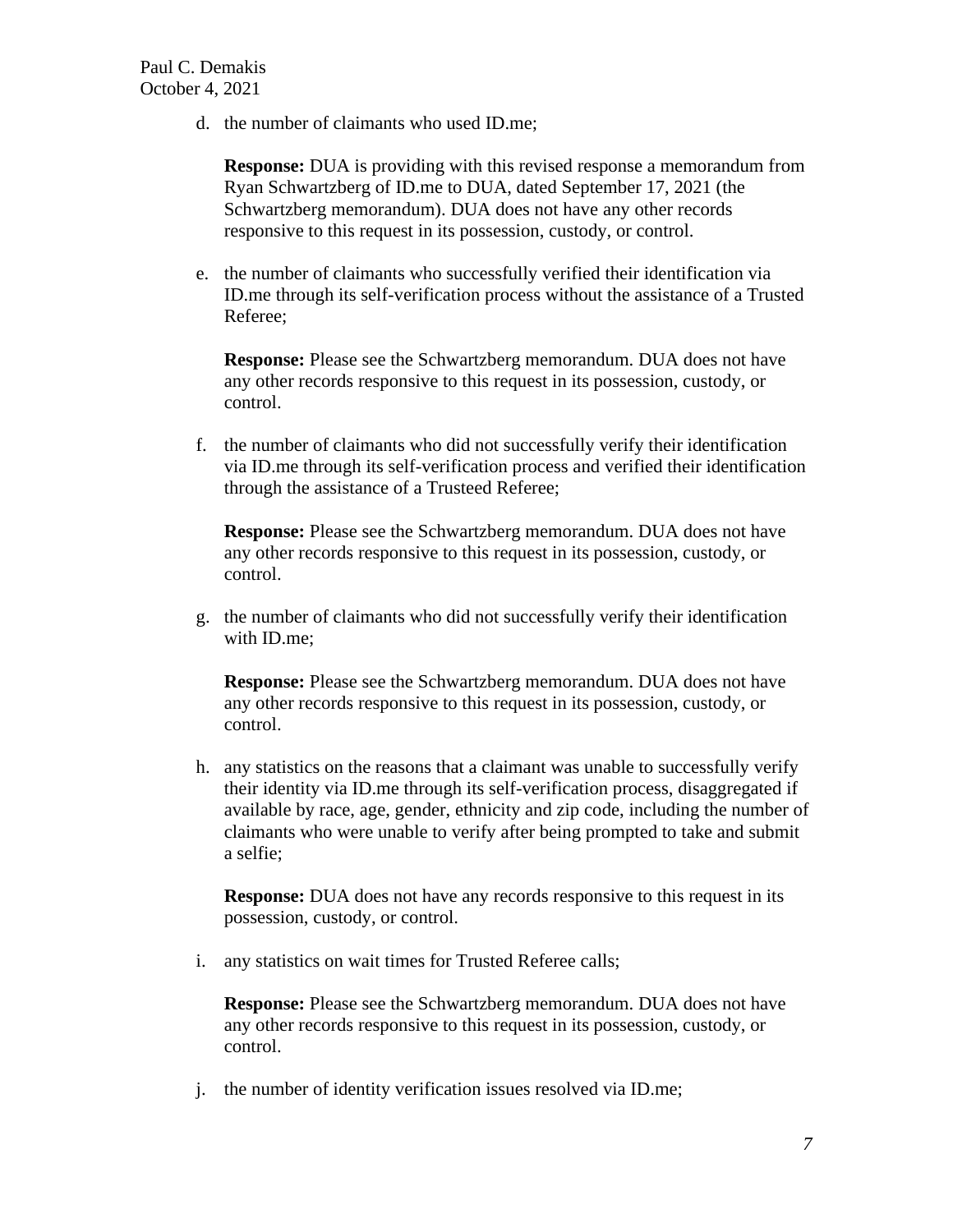**Response:** DUA estimates that **6 hours** will be required to determine this information.

k. the number of calls to DUA call centers regarding identity verification, regarding ID.me; …

**Response:** DUA does not have any records responsive to this request in its possession, custody, or control.

l. the number of complaints, grievances or other redress filed regarding ID.me, disaggregated by all of the relevant categories, disaggregated by race, age, gender, ethnicity, and zip code.

**Response:** DUA does not have any records responsive to this request in its possession, custody, or control.

17. Records describing how applicants may verify their identities without using the ID.me application, including the number of claimants who have done so and any delay in accessing benefits[.]

**Response:** DUA does not have any records in its possession, custody, or control that pertain to any delay in accessing benefits encountered by claimants who verified their identities without using the ID.me application. DUA estimates that **3 hours** will be required to provide any other records responsive to this request in its possession, custody, or control.

18. Records showing standard notices sent to claimants that they need to verify their identity for unemployment insurance through ID.me and/or describing the steps they must take to verify their identity, including in each language available[.]

**Response:** DUA is providing, with this revised response, all records responsive to this category in its possession, custody, or control.

19. Records pertaining to any public process, meeting, or debate about any automated tools for unemployment insurance identity verification, including but not limited to those that use facial recognition. These include but are not limited to meeting agendas or minutes, public notices, analyses, and communications between the police department and elected officials.

**Response:** DUA has no documents responsive to this request in its possession, custody, or control.

The total number of hours that will be required to provide all remaining records responsive to this public records request that are not exempt from production under the Public Records Law is 77, excluding the number of hours that may be required to